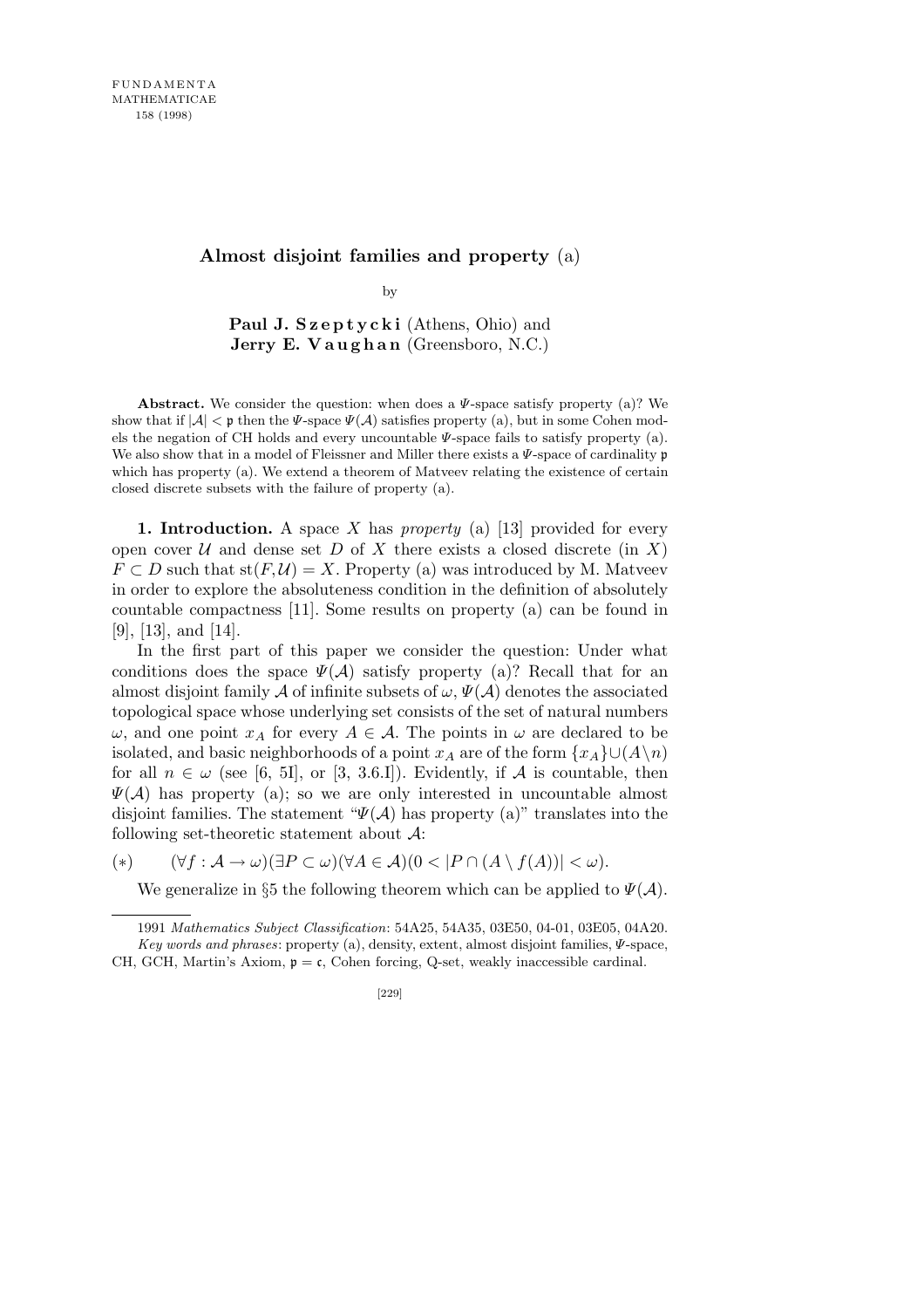Theorem 1 (M. Matveev [13]). *If X is separable*, *and contains a closed discrete subset of cardinality* c, *then X does not have property* (a)*.*

COROLLARY 1. *If*  $|\mathcal{A}| = \mathfrak{c}$ , *then*  $\Psi(\mathcal{A})$  *does not satisfy property* (a).

It is known, and easy to see, that if *A* is *maximal* (i.e.,  $\Psi(\mathcal{A})$  is pseudocompact), then  $\Psi(\mathcal{A})$  does not satisfy property (a) [14]. We recall that there are models of Hechler [7] in which the cardinality of the continuum c is arbitrarily large and there exist maximal almost disjoint families of every uncountable cardinality less than or equal to c. Part of our motivation for this paper was to find what other conditions on  $\mathcal A$  imply that  $\Psi(\mathcal A)$  has (or does not have) property (a). While this problem is primarily motivated by topological concerns its analysis led us to some new questions about almost disjoint families which may be of independent interest.

Our results yield the following one concerning models of set theory:

THEOREM 2. (1)  $[\mathfrak{p} = \mathfrak{c}] \Rightarrow \Psi(\mathcal{A})$  *satisfies property* (a) *if and only if*  $|A| < c$ .

(2) *Adding any number of Cohen reals to a model of CH results in a model where*  $\Psi(A)$  *satisfies property* (a) *if and only if*  $A$  *is countable.* 

(3) *There is a model with an almost disjoint family A of size* p *where Ψ*(*A*) *satisfies property* (a)*.*

It is well known that  $p = \omega_1$  in the Cohen model used in part (2) of Theorem 2; so in the models used in both parts (1) and (2) of Theorem 2, every  $\Psi$ -space of size p fails to satisfy property (a). This motivates part (3) of Theorem 2. The proof of Theorem 2 is given in Sections 2, 3, and 4.

To generalize Theorem 1, we introduce in *§*5 two new cardinal invariants related to density and extent, and we study these further in *§*7. In *§*6 we consider the effect of property (a) on the inequality  $e(x) < 2^{d(X)}$ . Some open questions are given in *§*8. We use certain small cardinals throughout the paper; see [2] and [5].

**2. Martin's Axiom and** *Ψ*(*A*)**.** Recall that a family *P* of subsets of the natural numbers has the *strong finite intersection property* provided every finite intersection of members of  $\mathcal{P}$  is infinite. An infinite  $S \subset \omega$  is a *pseudointersection* for  $P$  provided  $S \setminus P$  is finite for all  $P \in \mathcal{P}$  (see [2]).

DEFINITION 1.  $\mathfrak{p} = \min\{|\mathcal{P}| : \mathcal{P} \subset [\omega]^\omega \text{ has the strong finite intersection}\}$ property, but has no pseudointersection*}*.

We use two basic facts about the cardinal  $\mathfrak{p}$ :

(1) (Bell's theorem [1], [5, 14C]) if  $\kappa < \mathfrak{p}$ , then "MA for  $\sigma$ -centered posets of cardinality *κ*" holds, and

(2) Martin's Axiom implies that  $p = c$  [5, 11D].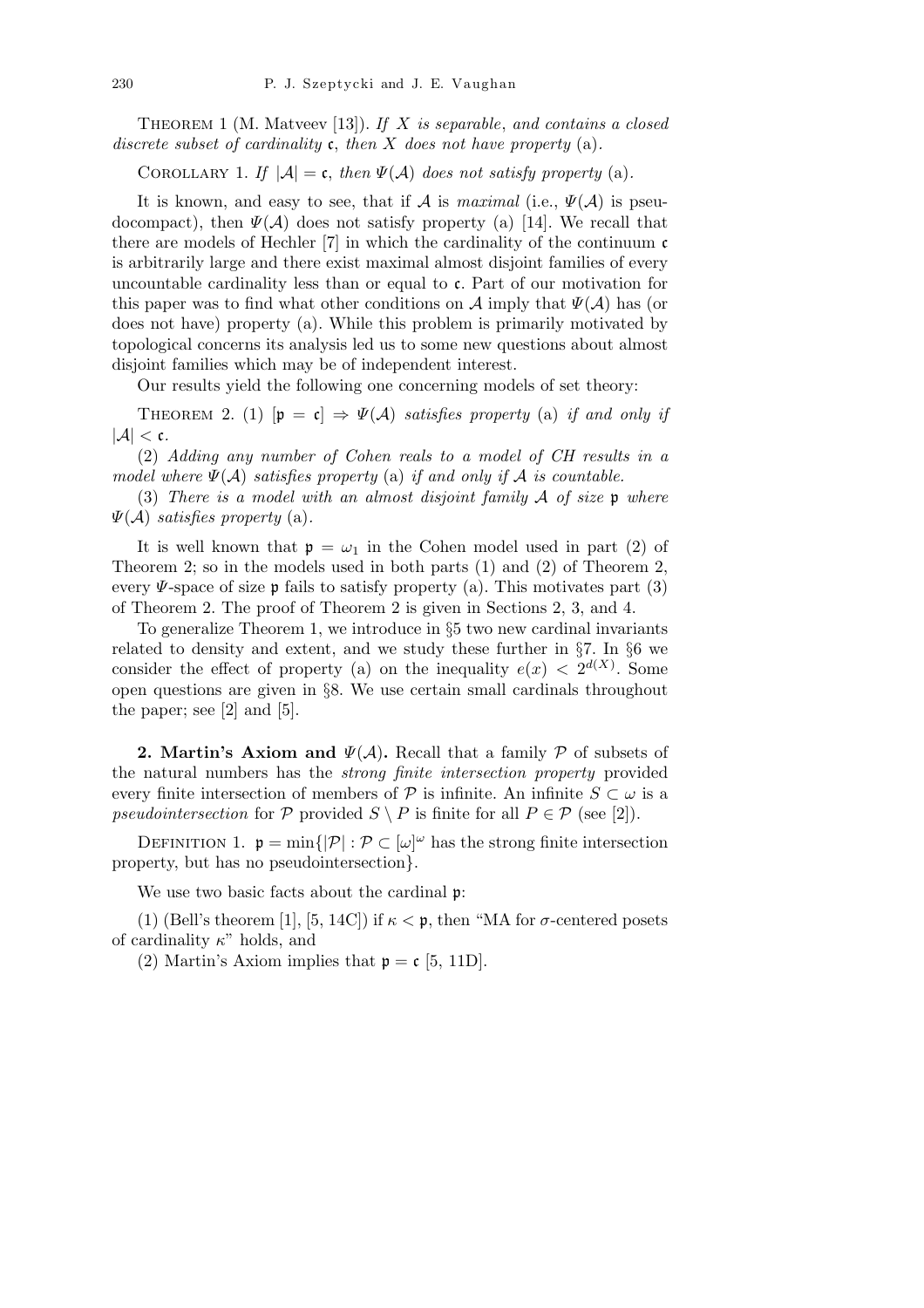We say that an almost disjoint family *A* is *soft* if there exists  $P \subseteq \omega$ such that for all  $A \in \mathcal{A}$ ,  $0 < |P \cap A| < \omega$ . It is obvious that any family  $\mathcal A$ that satisfies (*∗*) is soft, and that there exist soft families of every cardinality *≤* c (thus a soft family *A* of cardinality c does not satisfy (*∗*)). We use the following observation: If  $\kappa$  is a cardinal such that every almost disjoint family *A* with  $|A| < \kappa$  is soft, then every almost disjoint family *A* with  $|A| < \kappa$ satisfies (\*); hence the corresponding  $\Psi(\mathcal{A})$  satisfies property (a).

THEOREM 3. If  $|\mathcal{A}| < p$  then  $\Psi(\mathcal{A})$  satisfies property (a).

P r o o f. It suffices to prove that any almost disjoint family *A* with *|A| <* p is soft. This can can be deduced directly from Fremlin's "portmanteau theorem" [5, 21A]. We sketch a proof that is a slight variation on the proof that "MA  $\Rightarrow \mathfrak{a} = \mathfrak{c}$ " [10, 2.16]. Let A with  $|\mathcal{A}| < \mathfrak{p}$  be given. According to [10, 2.7] "the almost disjoint sets partial order"  $\mathbb{P}_{\mathcal{A}}$  is defined to be

$$
\{(s,F) : s \in [\omega]^{<\omega}, \ F \in [\mathcal{A}]^{<\omega}\},\
$$

where  $(s', F') \leq (s, F)$  if and only if

$$
s \subset s'
$$
,  $F \subset F'$  and  $(\forall A \in F)(A \cap s' \subset s)$ .

We use the following subset:

$$
\mathbb{Q}_{\mathcal{A}} = \{ (s, F) \in \mathbb{P}_{\mathcal{A}} : \text{for every } A \in F, \ s \cap A \neq \emptyset \}.
$$

Since  $(\mathbb{P}_{\mathcal{A}}, \leq)$  is a *σ*-centered poset, so is  $(\mathbb{Q}_{\mathcal{A}}, \leq)$ . Moreover, for each  $A \in \mathcal{A}$ ,

$$
D_A = \{(s, F) \in \mathbb{Q}_A : A \in F\}
$$

is dense in  $\mathbb{Q}_A$ . MA says that there is a filter  $G \subset \mathbb{Q}_A$  such that  $G \cap D_A \neq \emptyset$ for all  $A \in \mathcal{A}$ . Then  $P = \bigcup \{ s : (\exists F)((s, F) \in G) \}$  is the desired set.

## **3. Cohen forcing and** *Ψ*(*A*)

THEOREM 4. In the Cohen model,  $\Psi(\mathcal{A})$  does not have property (a) when*ever A is an uncountable almost disjoint family.*

Proof. We force with  $Fn(\kappa, 2)$  over a model *M* of CH. If  $\kappa \leq \omega_1$  the result follows from Corollary 1; so we assume that  $\kappa > \omega_1$ . Fix an *M*-generic set  $G \subseteq \text{Fn}(\kappa, 2)$ . We claim that in  $\mathcal{M}[G]$  the conclusion of the theorem holds. To show this, fix an uncountable almost disjoint family  $A \in \mathcal{M}[G]$ . It is easy to check that if  $\Psi(\mathcal{A}_0)$  does not have property (a) for some subset  $A_0 \subseteq A$  then  $\Psi(A)$  will also fail to have property (a). Therefore we may assume that *A* is of size  $\omega_1$ . Therefore there is an  $I \subseteq \kappa$  of size  $\omega_1$  such that  $A \in \mathcal{M}[G \cap \mathrm{Fn}(I,2)]$ . Note that CH holds in this intermediate model, and that  $\mathcal{M}[G]$  is obtained by forcing with  $\text{Fn}(\kappa \setminus I, 2)$  over  $\mathcal{M}[G \cap \text{Fn}(I, 2)]$ . Therefore we may also assume that  $A$  is in the ground model  $M$ . Working with the negation of (\*), we now construct an open cover of  $X = \Psi(\mathcal{A})$ , also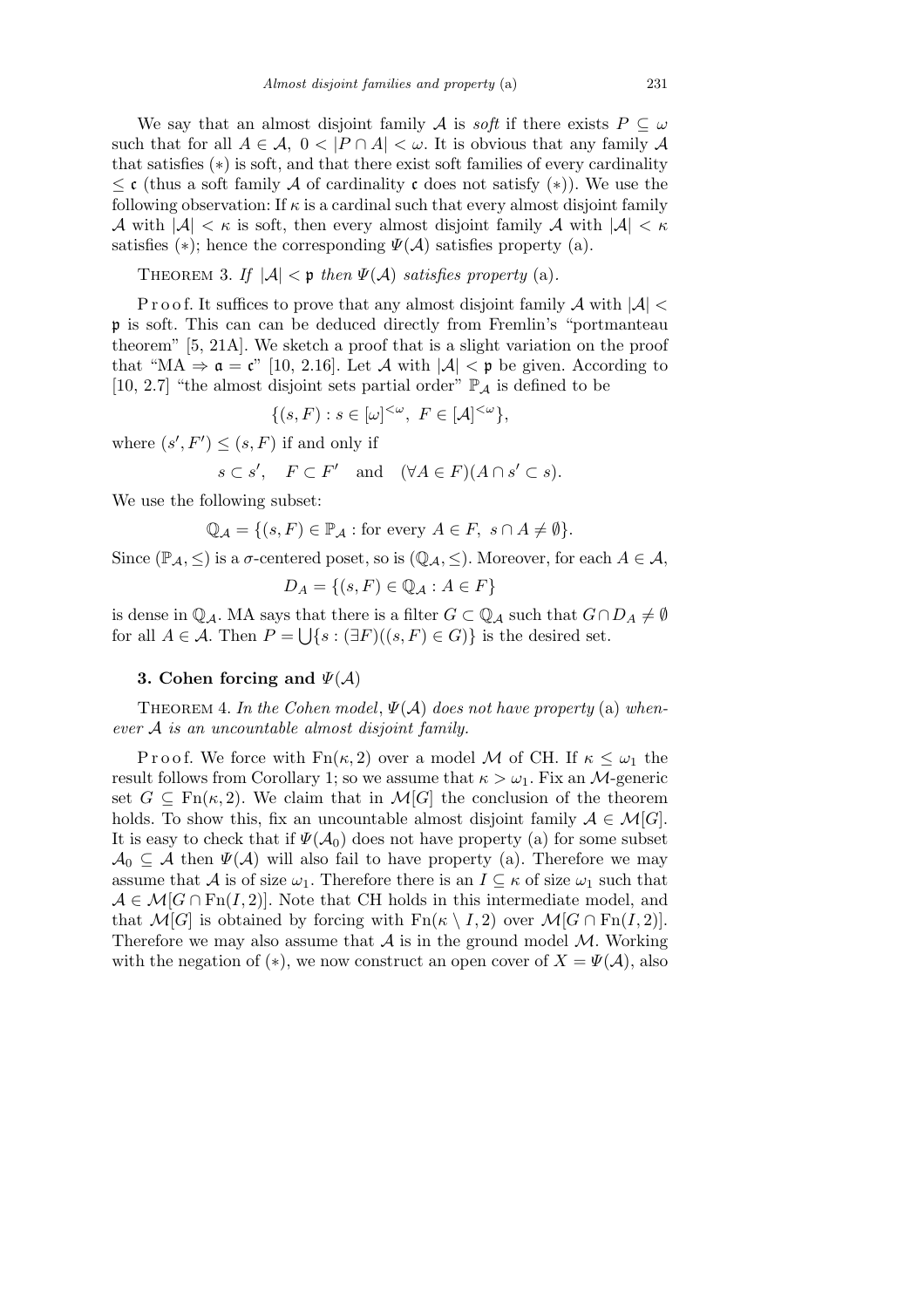in the ground model, witnessing that *X* does not have property (a) in the extension. This open cover will be of the form

$$
\mathcal{U}_f = \{\{a\} \cup (a \setminus f(a)) : a \in \mathcal{A}\} \cup \{\{n\} : n \in \omega\}
$$

where  $f : A \to \omega$ . We need the following lemma.

LEMMA 1. *Assume CH. Let A be an almost disjoint family of size*  $\omega_1$ . *There is a function*  $f : A \to \omega$  *such that for each*  $\text{Fn}(\omega, 2)$ *-name*  $\tau$  *for a subset of*  $\omega$ , *if* 

(a) 
$$
\mathbf{1} \Vdash (\forall a \in \check{\mathcal{A}})(|\tau \cap a| < \omega)
$$

*then*

(b) 
$$
\mathbf{1} \Vdash (\exists a \in \check{\mathcal{A}})(\tau \cap (a \setminus \check{f}(a)) = \emptyset).
$$

P r o o f. Enumerate  $A$  as  $\{a_{\alpha,n} : \alpha < \omega_1, n < \omega\}$ , and by CH, enumerate all  $Fn(\omega, 2)$ -nice names for subsets of  $\omega$  as  $\{\tau_\alpha : \alpha < \omega_1\}$ . Fix  $\alpha < \omega_1$ . If there is a  $p \in \text{Fn}(\omega, 2)$  and an  $a \in \mathcal{A}$  such that

$$
p \Vdash |\check{a} \cap \tau| = \omega
$$

then let  $f(a_{\alpha,n}) = 0$  for each  $n \in \omega$ . So assume that

(c) 
$$
\mathbf{1} \Vdash (\forall a \in \check{\mathcal{A}})(|\tau_{\alpha} \cap a| < \omega).
$$

It is well known that  $Fn(\omega, 2)$  does not add any function in  $\omega$  dominating all ground model functions in  $\omega$ . In the language of forcing extensions this means that if *G* is  $Fn(\omega, 2)$ -generic over *M* then for each  $s \in \omega \cap M[G]$ there is an  $f \in \omega \cap M$  such that  $\{n : f(n) > s(n)\}\$ is infinite (see [10], Exercise VII.G7). Therefore

$$
E = \{ p \in \operatorname{Fn}(\omega, 2) : \newline (\exists f \in \omega) (p \Vdash \text{``} \check{f}(n) > \max(\tau_{\alpha} \cap \check{a}_{\alpha, n}) \text{ for infinitely many } n\text{''}) \}
$$

is a dense subset of  $Fn(\omega, 2)$ . For each  $p \in E$  fix a corresponding  $f_p \in \omega_\omega$ . Since *E* is countable, we may choose  $g_{\alpha} \in \omega$  such that for each  $p \in E$ ,  $g_{\alpha}(n) > f_{n}(n)$  for all but finitely many  $n \in \omega$ . Then

(d)  $\mathbf{1} \Vdash \{n \in \omega : \check{g}_{\alpha}(n) > \max(\tau_{\alpha} \cap \check{a}_{\alpha,n})\}$  is infinite.

(We will only need the fact that this set is forced to be nonempty). Now define  $f : \mathcal{A} \to \omega$  by  $f(a_{\alpha,n}) = g_{\alpha}(n)$  for each  $\alpha \in \omega_1$  and each  $n \in \omega$ . If

 $(e)$  **1**  $\Vdash (\forall a \in \check{\mathcal{A}})(|\tau \cap \check{a}| < \omega),$ 

then there is an  $\alpha$  such that

(f) **1**  $\Vdash \tau = \tau_\alpha$ .

Therefore, by (d),

$$
\mathbf{1} \Vdash (\exists n \in \omega)(\tau_{\alpha} \cap \check{a}_{\alpha,n} \subseteq \check{g}_{\alpha}(n)).
$$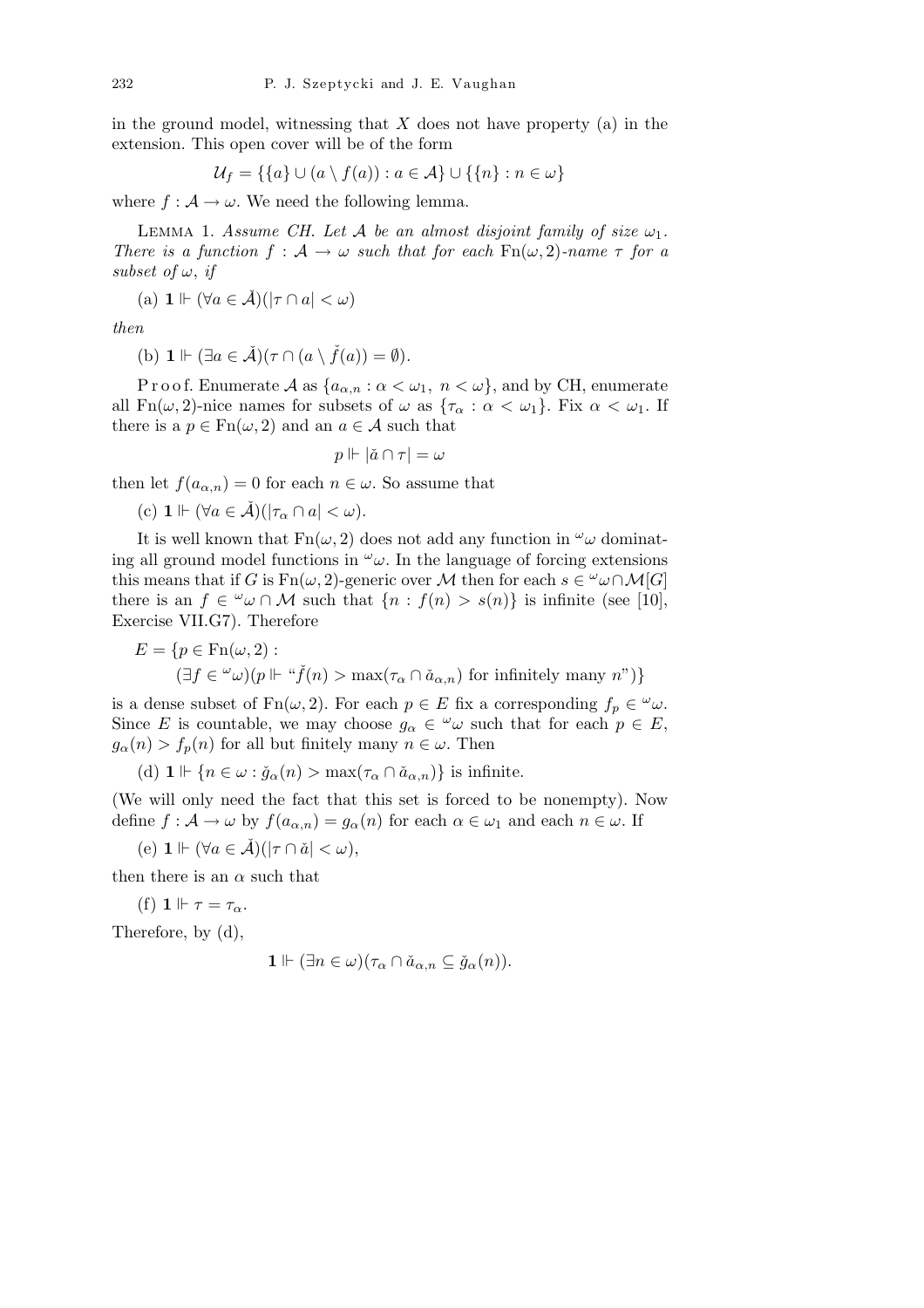But this clearly means that

$$
\mathbf{1} \Vdash (\exists a \in \check{\mathcal{A}})(\tau_\alpha \cap (a \setminus \check{f}(a)) = \emptyset).
$$

This completes the proof of Lemma 1.

To complete the proof of Theorem 4, fix  $G \subseteq \text{Fn}(\kappa, 2)$  generic over M, and fix  $f$  given by the lemma. We claim that in  $\mathcal{M}[G]$ ,  $X$  does not have property (a). By way of contradiction assume otherwise. Then, since  $\omega$  is dense in *X*, there is an  $F \subseteq \omega$  closed discrete such that  $st(F, U_f) = X$ . By  $(*), F \cap a$  is finite for each  $a \in \mathcal{A}$  and  $F \cap (a \setminus f(a)) \neq \emptyset$  for each  $a \in \mathcal{A}$ . Since *F* is countable, there is a countable  $I \subseteq \kappa$  such that  $F \in \mathcal{M}[G \cap \mathrm{Fn}(I, 2)]$ . But as  $Fn(I, 2)$  is isomorphic to  $Fn(\omega, 2)$  and  $G \cap Fn(I, 2)$  is  $Fn(I, 2)$ -generic over *M*, there is an  $Fn(\omega, 2)$ -name  $\tau$  such that

$$
\mathbf{1} \Vdash (\forall a \in \check{\mathcal{A}})(|\tau \cap a| < \omega \text{ and } \tau \cap (a \setminus \check{f}(a)) \neq \emptyset).
$$

This contradicts Lemma 1.

**4. A** *Ψ***-space of size** p **with property** (a)**.** We prove that it is consistent that there is an almost disjoint family *A* of size p with property (a). Since the existence of a Q-set implies the existence of a normal *Ψ*-space of size  $\omega_1$ , the existence of *A* follows from the next two theorems. Recall that d denotes the smallest cardinality of a dominating family of functions from  $\omega$  to  $\omega$  with respect to the mod finite order (e.g., see [2]).

THEOREM 5. Suppose that  $A \subseteq [\omega]^\omega$  is an almost disjoint family such *that*  $|A| < \mathfrak{d}$  *and such that*  $\Psi(A)$  *is normal. Then*  $\Psi(A)$  *has property* (a).

Theorem 6 (Fleissner–Miller). *If ZFC is consistent then so is ZFC* +  $(here \text{ is a } Q\text{-}set) + (\mathfrak{d} = 2^{\omega} = \omega_2) + (\mathfrak{p} = \omega_1).$ 

*Proof of Theorem 5.* We need some notation. For a finite sequence  $s \in \omega^n$ and  $k \in \omega$ ,  $s \sim k \in \omega^{n+1}$  is the sequence extending *s* whose  $(n+1)$ st element is *k*. For sequences  $s, t \in \omega^n$  we write  $s \leq t$  if  $s(k) \leq t(k)$  for each  $k < n$ .

Fix *A* as in the hypothesis of the theorem. It suffices to prove that any such *A* is soft. For each  $s \in \omega^{\lt \omega}$  define  $A_s \subseteq A$  and open sets  $U_s, V_s \subseteq \Psi(A)$ as follows.  $A_{\emptyset} = \emptyset$ ,  $U_{\emptyset} = \emptyset$  and  $V_{\emptyset} = \Psi(A)$ . For each  $n \in \omega$  let  $A_{\langle n \rangle} = \{a \in A\}$  $A: a \cap n \neq \emptyset$ . Using normality of  $\Psi(A)$  fix disjoint open sets  $U_{\langle n \rangle} \supseteq A_{\langle n \rangle}$ and  $V_{\langle n \rangle} \supseteq A \setminus A_{\langle n \rangle}$ . In addition we choose these open sets so that

(a)  $n < m$  implies  $U_{\langle n \rangle} \subseteq U_{\langle m \rangle}$  and  $V_{\langle m \rangle} \subseteq V_{\langle n \rangle}$ .

Fix  $n > 1$  and suppose that  $A_s$ ,  $U_s$  and  $V_s$  have been defined for each  $s \in \omega^n$ so that

(b)  $A_s \subseteq A$ ,  $U_s$  and  $V_s$  are open in  $\Psi(A)$  such that  $U_s \cap V_s = \emptyset$  for each  $s \in \omega^{\leq n}$ . S S

(c) *U<sup>s</sup> ⊇*  $i \leq n$   $A_{s|i}$  and  $V_s \supseteq A \setminus$  $i \leq n$  *A*<sub>*s*</sub> $|i$  are disjoint open sets.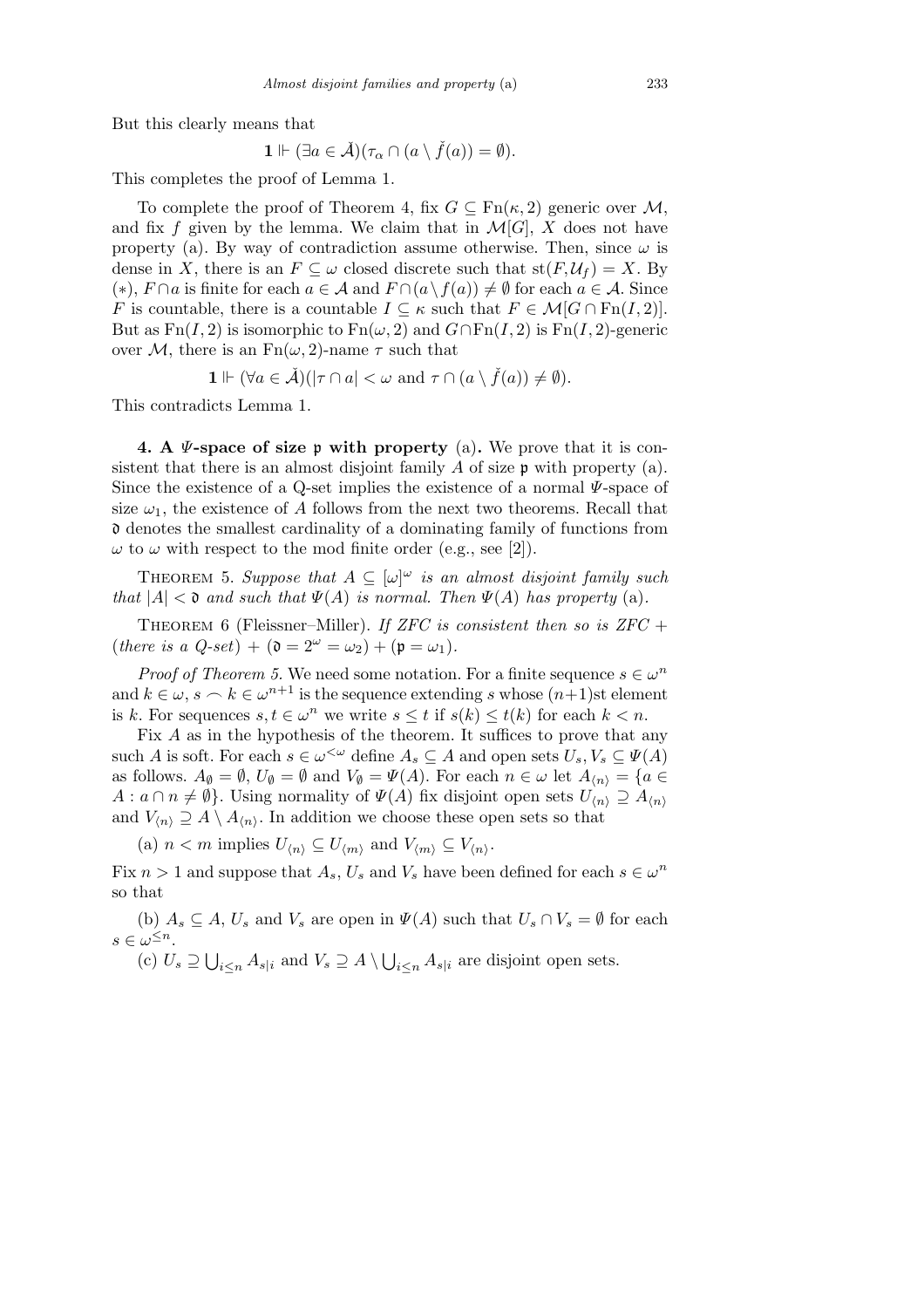(d)  $U_{s|i} \subseteq U_{s|j}$  and  $V_{s|i} \supseteq V_{s|j}$  for each  $i < j \leq n$  and for each  $s \in \omega^n$ . Fix  $s \in \omega^{n+1}$ . Let

$$
A_s = \Big\{ a \in A \setminus \bigcup_{i \leq n} A_{s|i} : a \cap (s(n) \setminus s(n-1)) \cap V_{s|n} \neq \emptyset \Big\}.
$$

Using normality, fix a clopen  $U \subseteq \Psi(A)$  such that  $U \cap A = A_s$ ,  $U \cap U_{s|n} = \emptyset$ and  $U \subseteq V_{s|n}$ . Let  $U_s = U_{s|n} \cup U$  and let  $V_s \subseteq V_{s|n}$  be an open set such that  $A \setminus \bigcup_{i \leq n+1} A_{s|i} \subseteq V_s$  and  $U_s \cap V_s = \emptyset$ . This completes the construction of the family  $\{A_s, U_s, V_s : s \in \omega^{\langle \omega \rangle}\}\$ . Notice that the sets  $A_s$  satisfy the following properties.

- (e) For each  $s \in \omega^n$  and for each  $k > j \geq s(n-1)$ ,  $A_{s \frown j} \subseteq A_{s \frown k}$ .
- (f) For each  $s \in \omega^n$ ,  $A = \bigcup_{i \leq n} A_{s|i} \cup \bigcup_{k>s(n-1)} A_{s-k}$ .

For each  $a \in A$  define  $f_a : \omega \to \omega$  as follows. Let  $f_a(0)$  be the minimum k such that  $a \in A_{\langle k \rangle}$ . For  $n > 1$ , having defined  $f_a | n$  let  $f_a(n)$  be the minimum k such that for each  $s \in \omega^n$ , if  $s \leq f_a | n$  and  $a \notin \bigcup_{i \leq n} A_{s|i}$ , then  $a \in A_{s \frown k}$ . Clause (f) and the fact that the set of such *s* is finite guarantee that  $f_a(n)$ is well defined.

Using  $|A| < \mathfrak{d}$ , fix an increasing  $f \in \omega^{\omega}$  such that for each  $a \in A$  there is an  $n \in \omega$  such that  $f(n) \geq f_a(n)$ .

LEMMA 2.  $A =$ S *<sup>n</sup>∈<sup>ω</sup> Af|n.*

P r o o f. Fix  $a \in A$ . Fix *n* minimal so that  $f(n) \ge f_a(n)$ . Suppose that  $a \notin \bigcup_{i \leq n} A_{f|i}$ . Since  $f|n \leq f_a|n, a \in A_{(f|n) \frown f_a(n)}$  by the definition of  $f_a(n)$ . By clause (e),  $a \in A_{(f|n) \frown k}$  for each  $k \ge f_a(n)$  so  $a \in A_{f|n+1}$ .

Now we define *X* that will witness that *A* is soft. Let  $S_0 = f(0)$ . For each  $n > 0$  let  $S_n = (f(n) \setminus f(n-1)) \cap V_{f|n}$  and let  $X = \bigcup_{n \in \omega} S_n$ . Fix  $a \in A_{f|n+1}$ . By the definition of  $A_{f|n+1}$ ,  $a \cap S_n \neq \emptyset$  and by (b) and (d),  $a \in U_{f|n+1} \subseteq$  $U_{f|m}$  for all  $m > n$ . By our construction we also have  $U_{f|n+1} \cap V_{f|m} = \emptyset$ for each  $m > n$ . Therefore,  $a \cap \bigcup_{m>n} S_m \subseteq a \setminus U_{f|n+1}$ . But since  $U_{f|n+1}$  is an open set containing *a*,  $a \setminus U_{f|n+1}$  is finite and therefore  $a \cap \bigcup_{m>n} S_m$  is finite. Therefore  $0 < |a \cap X| < \omega$  as required.

*Proof of Theorem 6.* One of the models of [4] satisfies the conclusion of the theorem. Fleissner and Miller construct a model where there is a Q-set concentrated on a countable set. Therefore  $\mathfrak{b} = \omega_1$  in this model (see Theorem 10.2 in [2]) and hence  $\mathfrak{p} = \omega_1$ . The forcing used to obtain the model is an  $\omega_2$  length finite support iteration of CCC partial orders. Therefore any set of reals of size  $\omega_1$  appears at some initial stage  $\alpha < \omega_2$ . And since it is a finite support iteration,  $V^{P_{\alpha+\omega}}$  contains a Cohen real over  $V^{P_{\alpha}}$  which is therefore not dominated by any real in  $V^{P_\alpha}$ . So no set of reals of size  $\omega_1$  is dominating.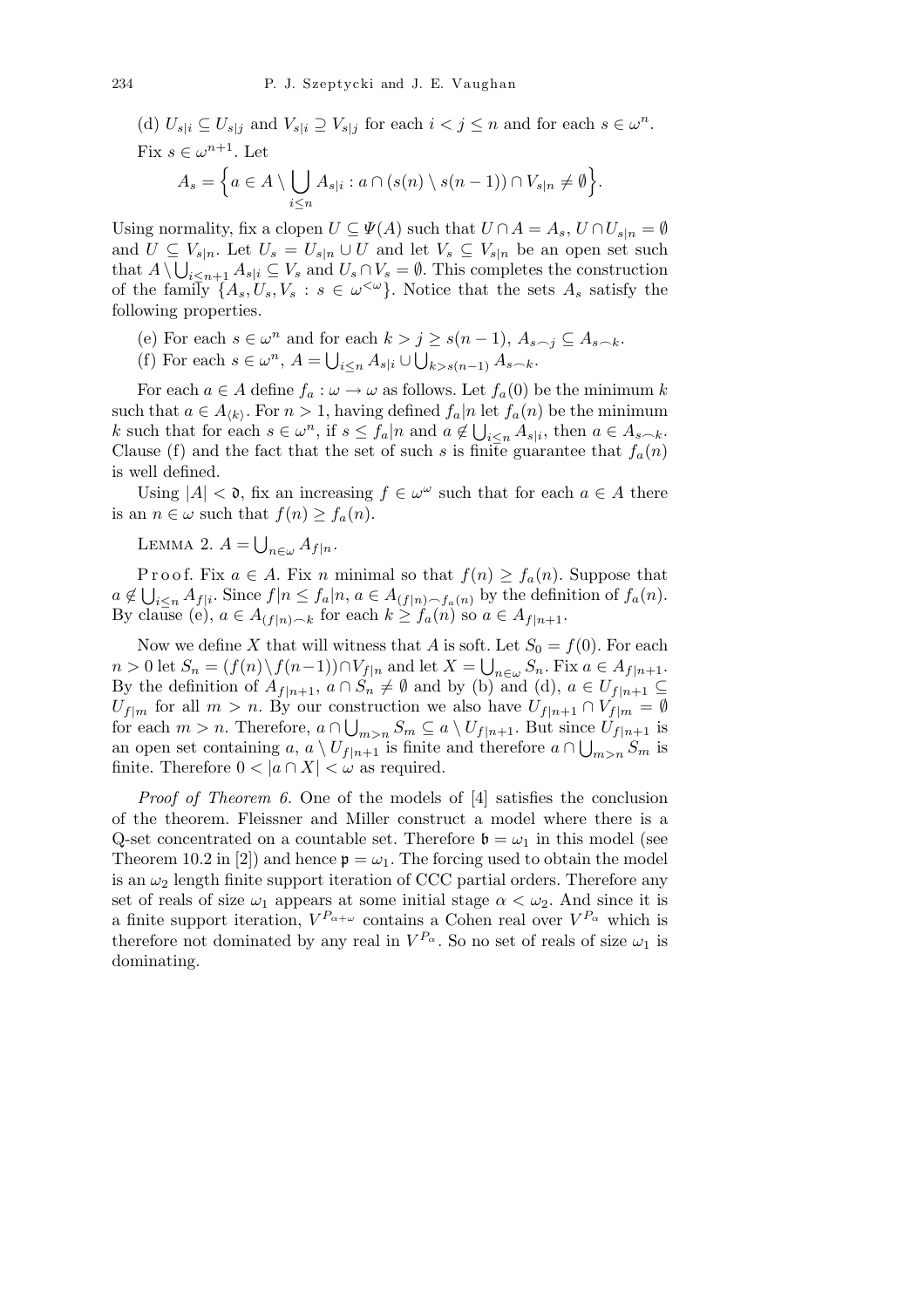**5. Density discreteness and cofinality.** Recall the definition of density of a space *X*:

 $d(X) = \min\{|D| : D$  is a dense subset of  $X\} + \omega$ .

Matveev's proof of Theorem 1 yields the following more general statement.

THEOREM 7 (Matveev). *If X has a closed discrete set F with*  $|F| \geq 2^{d(X)}$ , *then X does not satisfy property* (a)*.*

In order to extend this result we introduce two new cardinal invariants.

NOTATION. For a dense set  $D \subset X$ , let  $\mathcal{F}_D$  denote the set of all closed discrete (in *X*) subsets of *D*.

Definition 2. The *density discreteness number* of a space *X* is

 $dd(X) = \min\{|\mathcal{F}_D| : D \text{ is dense in } X\} + \omega.$ 

Clearly,  $dd(X) \leq 2^{d(X)}$ , and if *X* is a *T*<sub>1</sub>-space, then  $d(X) \leq dd(X) \leq$  $2^{d(X)}$ .

Let *F* be a family of sets. We recall that  $C \subset F$  is said to be *cofinal* in *F* provided for every  $F \in \mathcal{F}$  there exists  $C \in \mathcal{C}$  such that  $F \subset C$ .

Definition 3. The *density discreteness cofinality* of a space *X* is the following number:

 $ddc(X) = \min\{|\mathcal{C}| : D \text{ is dense in } X \text{ and } C \text{ is cofinal in } \mathcal{F}_D\} + \omega.$ 

Obviously,  $ddc(X) \leq dd(X)$ , but  $ddc(X) < d(X)$  is possible. Indeed, consider the following

EXAMPLE 1. There exists a metrizable space X such that  $ddc(X)$  $d(X) < dd(X)$ .

P r o o f. Let  $X = (\omega_1 \times \omega) \cup {\infty}$  where the points of  $\omega_1 \times \omega$  are isolated, and the sets  $B(\infty, n) = {\infty} \cup {\{(\alpha, i) : i > n, \alpha < \omega_1\} \text{ for } n < \omega \text{ form a base}}$ at  $\infty$ . Now  $D = \omega_1 \times \omega$  is dense in *X* and  $C = {\omega_1 \times n : n < \omega}$  is cofinal in  $\mathcal{F}_D$  since every set in *X* that intersects infinitely many levels  $(\omega_1 \times \{n\})$ has  $\infty$  as a limit point; so  $ddc(X) = \omega < \omega_1 = d(X) < 2^{\omega_1} = dd(X)$ .

THEOREM 8. If *X* has a closed discrete subset *F* with  $|F| \geq ddc(X)$ , and *the interior of F is empty*, *then X does not satisfy property* (a)*.*

P r o o f. The proof uses the main idea in Matveev's proof of Theorem 1. Let *D* be dense and  $\mathcal{C}_D$  cofinal in  $\mathcal{F}_D$  such that  $ddc(X) = |\mathcal{C}_D|$ . Since the interior of *F* is empty,  $D \setminus F$  is dense in  $X, \mathcal{F}_{D \setminus F} \subset \mathcal{F}_D$ ,

$$
\mathcal{C} = \{H \setminus F : H \in \mathcal{C}_D\}
$$

is cofinal in  $\mathcal{F}_{D\setminus F}$ ,  $C \cap F = \emptyset$  for all  $C \in \mathcal{C}$ , and  $|\mathcal{C}| \leq |\mathcal{C}_D| = d d c(X)$ ; so  $|\mathcal{C}| = ddc(X).$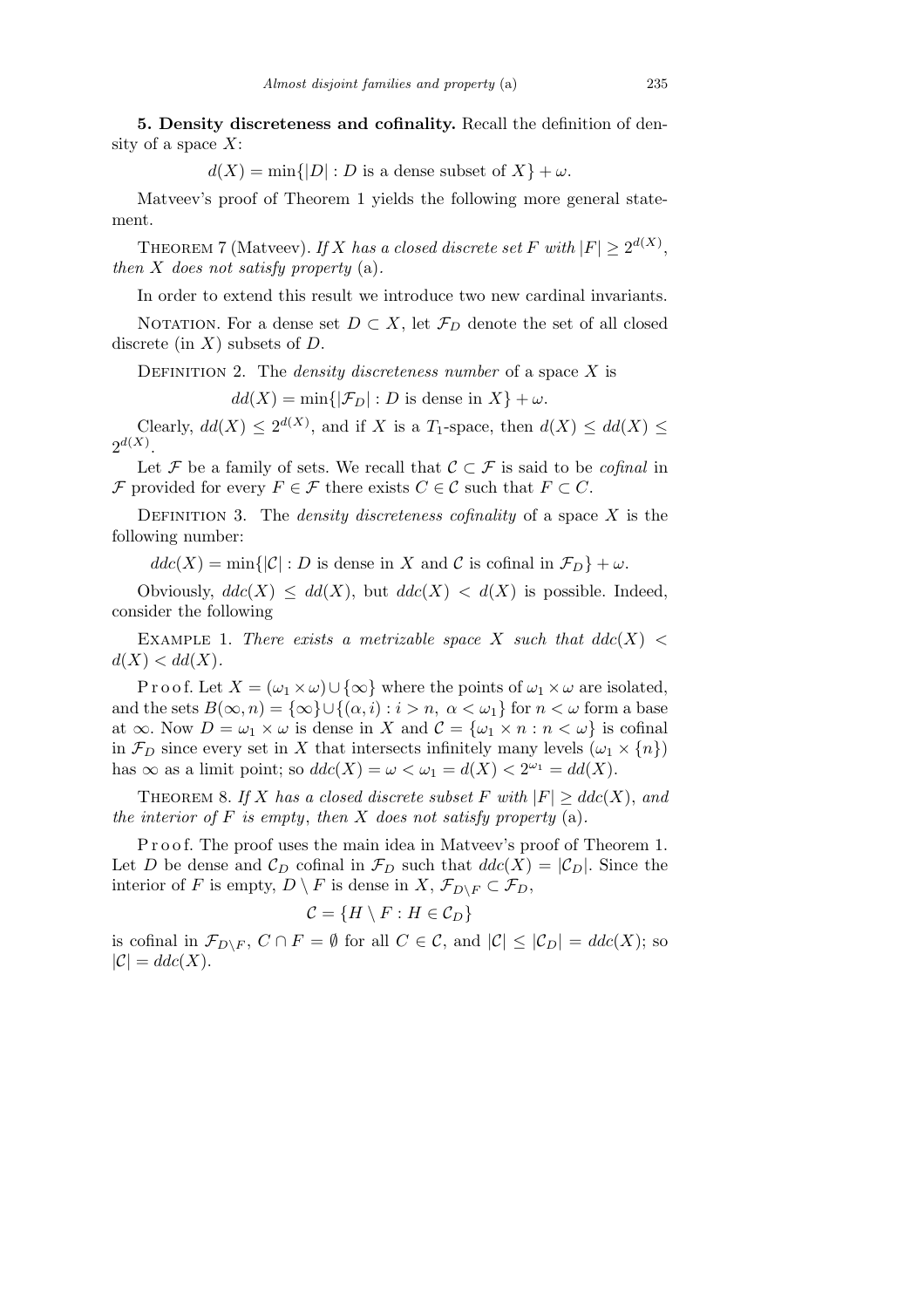Let  $ddc(X) = \kappa$ , list  $C$  as  $\{H_\alpha : \alpha < \kappa\}$ , and list  $\kappa$  points of  $F$  as  $G =$  ${x_{\alpha} : \alpha < \kappa}$ . For each  $\alpha < \kappa$ , get an open set  $U_{\alpha}$  such that  $U_{\alpha} \cap G = \{x_{\alpha}\},$ and  $U_\alpha \cap H_\alpha = \emptyset$ . Then the open cover  $\mathcal{U} = \{U_\alpha : \alpha < \kappa\} \cup \{X \setminus G\}$  and the dense set  $D \setminus F$  demonstrate that *X* does not satisfy property (a): If  $P \subset D \setminus F$  is closed discrete in *X*, then for some  $\alpha < \kappa$ ,

$$
st(P, \mathcal{U}) \subset st(C_{\alpha}, \mathcal{U}) \subset X \setminus \{x_{\alpha}\}.
$$

This completes the proof.

The hypothesis "*F* has nonempty interior" in Theorem 8 cannot be deleted. The space  $X$  in Example 1 provides a counterexample since any space with exactly one nonisolated point obviously satisfies property (a).

COROLLARY 2. *If X has a closed discrete subset F with*  $|F| \geq dd(X)$ , *then X does not satisfy property* (a)*.*

Proof. Put  $G = \{x \in F : \{x\}$  is open in X $\}$ . It suffices to show that  $|G| < |F|$  because we can then apply Theorem 8 to  $F \setminus G$ . Suppose  $|G| = |F|$ . Since *G* is a set of isolated points,  $G \subset D$  for every dense set  $D$ . Thus  $|\mathcal{F}_D| \ge$  $2^{|G|} = 2^{|F|}$ ; so we have  $2^{|F|} \leq dd(X)$ . But this leads to the contradiction

$$
dd(X) \le |F| < 2^{|F|} \le dd(X).
$$

Since  $dd(X) \leq 2^{d(X)}$ , Corollary 2 shows immediately that Matveev's Theorem 7 is a corollary to Theorem 8. Also, we note that Corollary 2 can be used to show that  $\Psi(\mathcal{A})$  does not have property (a) whenever  $|\mathcal{A}| = \mathfrak{c}$  or *A* is maximal.

**6. Extent.** We recall the definitions of extent of a space *X*:

 $e(X) = \sup\{|F| : F$  is a closed discrete subset of  $X\} + \omega$ .

In general the two numbers  $e(X)$  and  $ddc(X)$  are not related. For the space *X* in Example 1, we have  $ddc(X) < e(X)$ , and for the space  $X =$  $L(\omega_1)$ , the one-point Lindelöfization of the discrete space of size  $\omega_1$ , we have  $e(X) < dde(X)$ . Both of these spaces satisfy property (a).

COROLLARY 3. If *X* has property (a), then  $e(X) \leq dd(X)$ . In particular,  $e(X) \leq 2^{d(X)}$ .

Proof. By contradiction, if  $e(X) > dd(X)$ , then there exists a closed discrete set *F* with  $|F| \geq dd(X)$ ; so by Corollary 2, X does not satisfy property (a), which is a contradiction.

It is known that for any regular space  $X$ ,  $e(X) \leq w(X) \leq 2^{d(X)}$  [8, 3.3(b). Thus property (a) and regularity both imply  $e(X) \leq 2^{d(X)}$ . On the other hand, property (a) implies  $e(X) \leq dd(X)$ , and regularity does not (if  $X = \Psi(\mathcal{A})$  where  $\mathcal{A}$  is maximal, then  $dd(X) = \omega < e(X) \geq \omega_1$ ). Of course, regularity does not yield a strict inequality in either case (if  $X = \Psi(\mathcal{A})$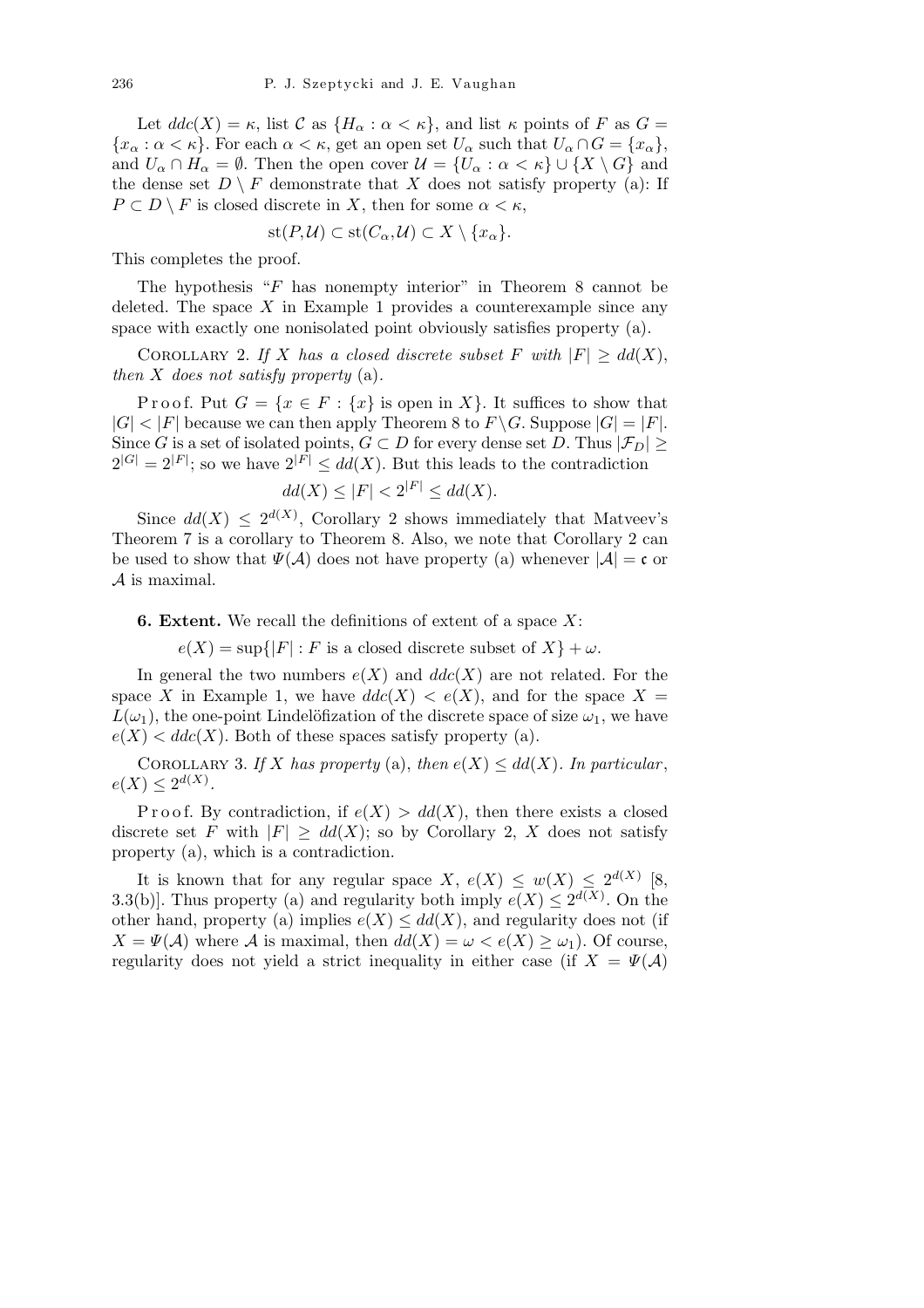where *A* is not maximal and  $|A| = \mathfrak{c}$ , then  $e(X) = dd(X) = 2^{d(X)} = \mathfrak{c}$ . Likewise, property (a) does not imply a strict inequality in the first case (if *X* is a compact separable space, then  $e(X) = dd(X) = \omega$ .

We are left with the following question: Does property (a) imply  $e(X)$  $2^{d(X)}$ ? We show that an affirmative answer to this question is consistent with and (assuming a certain kind of inaccessible cardinal) independent of the usual axioms of ZFC. Let  $S$  stand for the following statement:

S : "If *X* has property (a), then  $e(X) < 2^{d(X)}$ ".

We will use the set-theoretic assumption  $2^k$  is a successor cardinal for each cardinal  $\kappa$ ". This assumption is implied by GCH, and is consistent with  $MA + \neg CH$ . We also use the assumption " $p = c$  and c is weakly inaccessible" (concerning the consistency of this assumption, see [10, VII, Cor. 6.5]).

THEOREM 9. (i) If  $2^{\kappa}$  *is a successor cardinal for each cardinal*  $\kappa$  *then*  $S$ *.* (ii) *If*  $\mathfrak{p} = \mathfrak{c}$  *and*  $\mathfrak{c}$  *is weakly inaccessible then*  $\neg S$ *.* 

P r o o f o f (i). We prove S by contrapositive; so we assume that  $e(X)$  $2^{d(X)}$ . By our set-theoretic assumption,  $2^{d(X)} = \lambda^+$  for some  $\lambda$ . Thus there exists a closed discrete  $F \subset X$  with  $|F| = \lambda^+ = 2^{d(X)}$ . By Theorem 7, X does not have property (a).

P r o o f (ii). We assume " $\mathfrak{p} = \mathfrak{c}$  and  $\mathfrak{c}$  is weakly inaccessible", and construct a counterexample to the statement *S*. Our counterexample will be of the form  $\Psi(\mathcal{A}) \cup \{\infty\}$ , where  $\mathcal{A}$  is a special kind of almost disjoint family, and "*∞*" is one additional point.

Let *T* be a tower on  $\omega$ . By " $\mathfrak{p} = \mathfrak{c}$ ", we may assume without loss of generality that  $\mathcal{T} = \{T_\alpha : \alpha < \mathfrak{c}\}\$ , and for all  $\alpha < \beta < \mathfrak{c}$ ,  $T_\beta \setminus T_\alpha$  is finite, and  $A_{\alpha} = T_{\alpha} \setminus T_{\alpha+1}$  is infinite. Clearly,  $A = \{A_{\alpha} : \alpha < \mathfrak{c}\}\)$  is an almost disjoint family. Let  $x_\alpha$  be the point of  $\Psi(\mathcal{A})$  associated with  $A_\alpha$ . Put  $X = \Psi(\mathcal{A}) \cup \{\infty\}$ , let points of  $\Psi(\mathcal{A})$  have their usual neighborhoods, and define basic neighborhoods of " $\infty$ " for each  $\alpha < \mathfrak{c}$  and finite  $H \subset \omega$  by

$$
W(\alpha, H) = \{\infty\} \cup (T_\alpha \setminus H) \cup \{x_\beta : \alpha \le \beta < c\}.
$$

It is straightforward to show that  $X$  is a zero-dimensional  $T_2$ -space.

Since  $W(\alpha, \emptyset)$  misses the closed discrete set  $\{x_{\beta} : \beta < \alpha\}$ , and c is a limit cardinal, it is clear that  $e(X) \geq \mathfrak{c}$ , and since  $|X| = \mathfrak{c}$ , in fact  $e(X) = \mathfrak{c}$ (however, *X* has no closed discrete set of cardinality  $\mathfrak{c}$  since " $\infty$ " is a limit point of any set of cardinality c). Since *X* is separable,  $d(X) = \omega$ , and thus we have  $e(X) = \mathfrak{c} = 2^{d(X)}$ . It remains to show that X satisfies property (a). Let *U* be an open cover of *X*, and *D* a dense set. There exists  $\alpha < \mathfrak{c}, U_{\alpha} \in \mathcal{U}$ , and finite  $H_{\alpha} \subset \omega$  such that  $W(\alpha, H_{\alpha}) \subset U_{\alpha}$ . Pick  $d_0 \in T_{\alpha} \setminus H_{\alpha} \subset U_{\alpha}$ . For  $\beta < \alpha$ , there exist finite sets  $F_\beta$  and  $U_\beta \in \mathcal{U}$  such that

$$
\{x_{\beta}\}\cup (A_{\beta}\setminus F_{\beta})\subset U_{\beta} \quad \text{and} \quad A_{\beta}\setminus F_{\beta}\subset \omega\setminus T_{\alpha}.
$$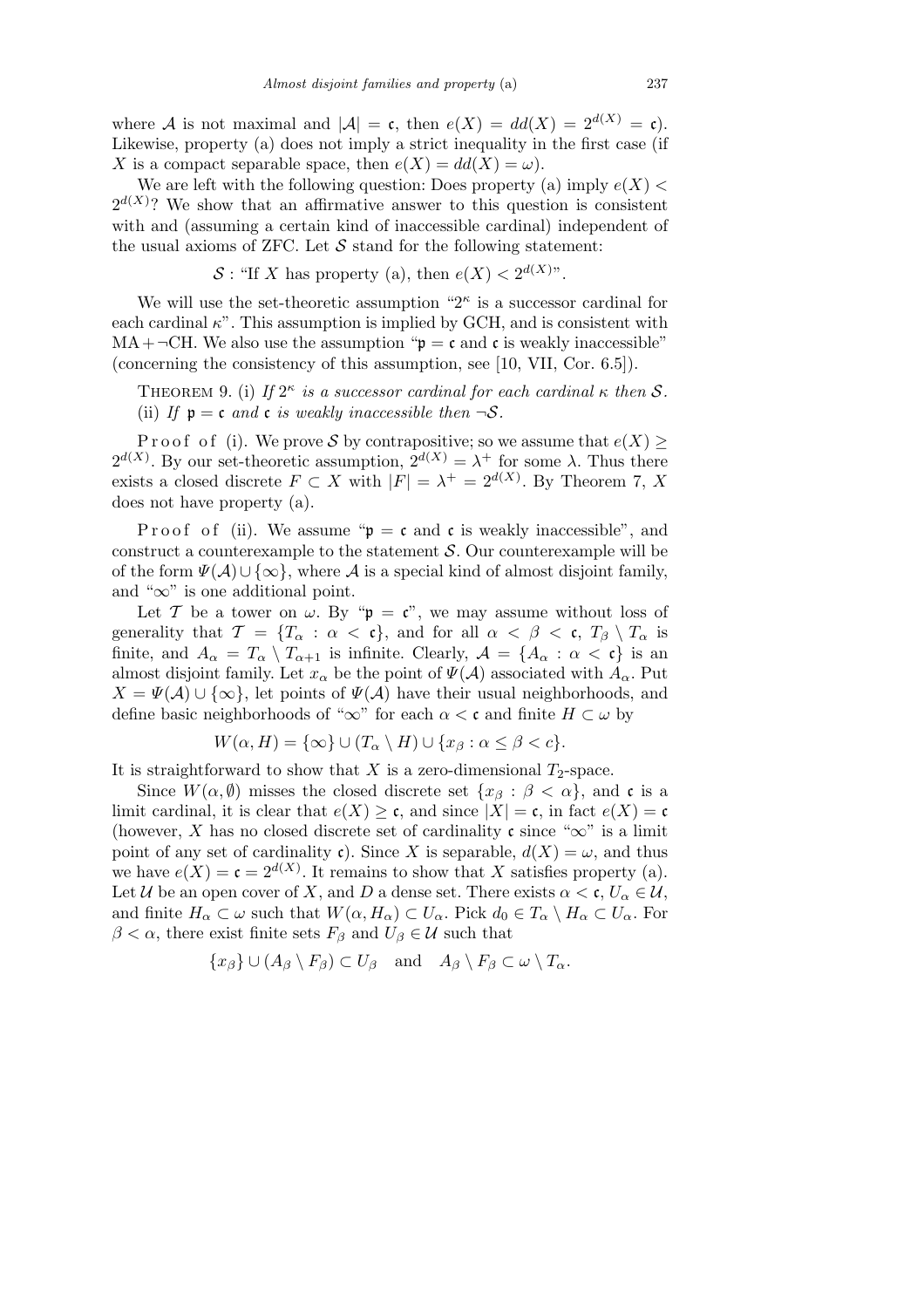Now  $\mathcal{A}' = \{A_\beta \setminus F_\beta : \beta < \alpha\}$  is an almost disjoint family with  $|\mathcal{A}'| < \mathfrak{c} =$ p; so by Theorem 3,  $\Psi(\mathcal{A}')$  satisfies property (a). Thus there exists a closed discrete  $P \subset \omega$  such that  $\text{st}(P, \mathcal{U}) = \Psi(\mathcal{A}')$ . Finally, we note that

$$
Z = \omega \setminus (\mathrm{st}(P, \mathcal{U}) \cup (T_{\alpha} \setminus H_{\alpha}))
$$

is a closed discrete subset of *X*. Thus  $P \cup Z \cup \{d_0\}$  is closed discrete in *X*, *P* ∪ *Z* ∪ { $d_0$ } ⊂  $\omega$  ⊂ *D*, and

$$
\mathrm{st}(P\cup Z\cup \{d_0\},\mathcal{U})=X.
$$

Thus *X* satisfies property (a), and this completes the proof.

REMARK 1. In the proof of Theorem 9(ii), we used the statement " $\mathfrak{c}$  is a limit cardinal." In the presence of " $\mathfrak{p} = \mathfrak{c}$ ", this statement is equivalent to "c is weakly inaccessible" because  $\mathfrak p$  is regular (see [2, 3.1] or [5, 21E]).

**7. Using only dense sets of smallest cardinality.** It seems natural to ask if we can find the numbers  $dd(X)$  and  $ddc(X)$  by looking only at dense sets of cardinality  $d(X)$ . To consider this, we define

$$
dd_1(X) = \min\{|\mathcal{F}_D| : D \text{ is dense and } |D| = d(X)\},
$$

and

 $ddc_1(X) = \min\{|\mathcal{C}| : D \text{ is dense and } |D| = d(X) \text{ and } C \text{ is cofinal in } \mathcal{F}_D\}.$ 

We ask whether  $dd(X) = dd_1(X)$ , and  $ddc(X) = dd_c(X)$ .

THEOREM 10. (1) If GCH holds, then for every  $T_1$ -space  $X$ ,  $dd(X) =$  $dd_1(X)$ .

(2) If  $p > \omega_1$  then there exists a  $T_{3.5}$ -space X such that

(i)  $dd(X) < dd_1(X)$ , and (ii)  $ddc(X) < ddc_1(X)$ .

Proof of  $(1)$ . By  $T_1$ ,

$$
d(X) \le dd(X) \le dd_1(X) \le 2^{d(X)} = d(X)^+.
$$

Thus we need only consider the case  $d(X) = dd(X)$ . In this case, there exists a dense set *D* such that  $|\mathcal{F}_D| = d(X)$ . By  $T_1$ ,  $|D| \leq |\mathcal{F}_D|$ ; so  $|D| = d(X)$ .

P r o o f (2)(i). The example is a subspace of  $2^{\omega_1}$  with the product topology, and we use well known properties of this space. Let  $C \subset 2^{\omega_1}$  be a countable dense set. Let  $D = \{ f \in 2^{\omega_1} : |\{\alpha < \omega_1 : f(\alpha) \neq 0\}| \leq \omega \}.$ Put  $X = C \cup D$  as a subspace of the space  $2^{\omega_1}$ . It is well known that *D* is countably compact. Let *E* be a countable dense subset of *X*. Then  $E \cap D \subset D_\alpha$  for some  $\alpha < \omega_1$  where

$$
D_{\alpha} = \{ f \in 2^{\omega_1} : f(\beta) = 0 \text{ for all } \alpha \le \beta < \omega_1 \}.
$$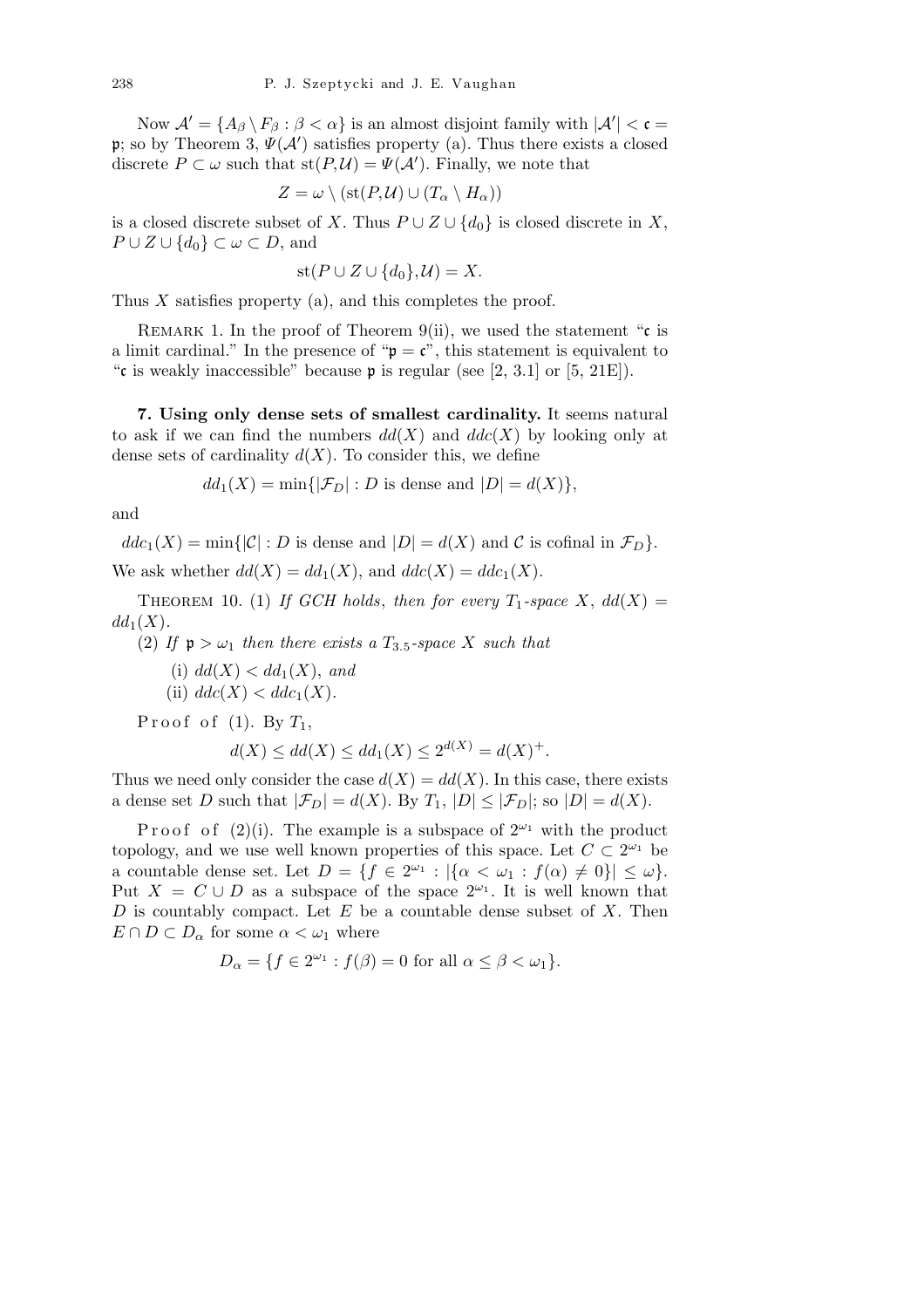Since  $D_{\alpha}$  is a closed nowhere dense set in  $2^{\omega_1}$ ,  $E \cap (C \setminus D_{\alpha})$  is dense in *C*, therefore dense in  $2^{\omega_1}$ . Pick any  $y \in 2^{\omega_1} \setminus X$ . Since  $\chi(y, 2^{\omega_1}) = \omega_1$ , and  $\mathfrak{p} > \omega_1$ , it is well known that there exists a countably infinite set  $H \subset E$ such that  $H$  converges to  $y$ . It follows that  $H$  has no limit points in  $X$  (since  $y \notin X$ ; so *H* is an infinite closed discrete subset of *E*. Thus  $|\mathcal{F}_E| = 2^{\omega}$ , and since *E* was an arbitrary countable dense subset of *X*, we have  $dd_1(X) = 2^{\omega}$ . On the other hand,  $D_0 = \{ f \in 2^{\omega_1} : |\{\alpha < \omega_1 : f(\alpha) = 1\}| < \omega \}$  is dense in  $2^{\omega_1}$ , and has no infinite closed discrete set in *X* since  $D_0 \subset D$  (and *D* is countably compact). Hence  $\mathcal{F}_{D_0} = [D_0]^{<\omega}$ ; so  $|\mathcal{F}_{D_0}| = \omega_1$ . Thus  $dd(X) \leq \omega_1$ (in fact,  $dd(X) = \omega_1$ ). Thus we have

$$
dd(X) = \omega_1 < \mathfrak{p} \le 2^{\omega} = dd_1(X).
$$

Proof of  $(2)(ii)$ . We first note that by the countable compactness of *D*, we have  $ddc(X) \leq \omega_1$  (in fact,  $ddc(X) = \omega_1$ ). Now we show that  $ddc_1(X) > \omega_1$ . Let *E* be a countable dense subset of *X*, and  ${H_\alpha : \alpha < \omega_1}$ a family of closed discrete (in *X*) subsets of *E*. Since *X* is dense in  $2^{\omega_1}$ , it follows that cl  $H_{\alpha}$ , the closure of  $H_{\alpha}$  in  $2^{\omega_1}$ , is nowhere dense in  $2^{\omega_1}$ . Since  $\mathfrak{p} < \omega_1$ ,  $2^{\omega_1}$  is not the union of  $\omega_1$  nowhere dense sets [5, 14.2]; so there exists a point  $y \in 2^{\omega_1}$  such that  $y \notin \bigcup \{ \text{cl } H_\alpha : \alpha < \omega_1 \}$ . Again using  $\mathfrak{p} > \omega_1$ , there exists a sequence in *E* converging to *y*, which gives us a closed discrete (in *X*) set that is almost disjoint from (and hence not a subset of) each  $H_{\alpha}$ .

The space  $X = C \cup D$  in Theorem 10(2) does not have property (a). This follows from a result of Matveev [12, Proposition 2].

## **8. Questions**

1. Can the consistency of  $\neg S$  be established without the use of large cardinals?

2. By Theorem 3, every almost disjoint family *A* with *|A| <* p is soft. Does  $|\mathcal{A}| < \mathfrak{a}$  imply that  $\mathcal A$  is soft (this question was raised by K. Kunen)? If the answer is "no", then we ask the question for  $|A| < b$  (recall that  $p < b < a < c$ ).

3. Can the set-theoretic assumptions in Theorem 8 be weakened, or in the case of Theorem  $10(2)(ii)$ , be eliminated entirely?

## **References**

- [1] M. G. B ell, *On the combinatorial principal P*(*c*), Fund. Math. 114 (1981), 149–157.
- [2] E. K. van Douwen, *The integers and topology*, in: Handbook of Set-Theoretic
- Topology, K. Kunen and J. E. Vaughan (eds.), North-Holland, 1984, 111–167. [3] R. E n g el ki n g, *General Topology*, PWN, Warszawa, 1977.
- 
- [4] W. G. Fleissner and A. W. Miller, *On Q-sets*, Proc. Amer. Math. Soc. 78 (1980), 280–284.